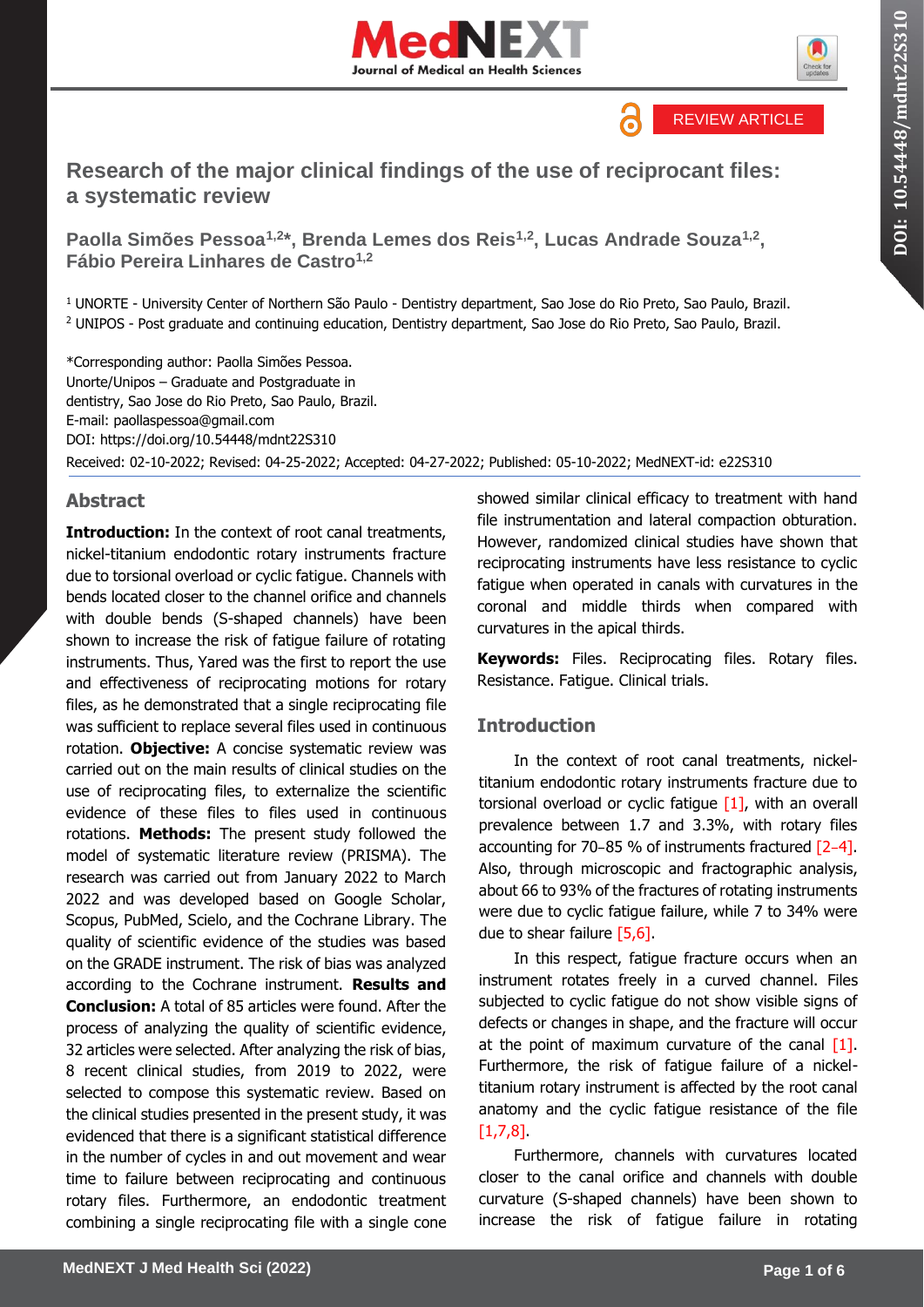

**Sciences** instruments [9,10]. As evidence of fatigue cannot be collected by visually inspecting the treatment during filing, clinicians must choose a rotary instrument system with an appropriate fatigue strength for the root canal anatomy.

In this sense, a reciprocating motion was applied to nickel-titanium instruments in 2008. Author Yared [11] was the first to report the use and effectiveness of reciprocating motions for rotary files, as he demonstrated that a single reciprocating file was sufficient to replace various files used in continuous rotation. Alternate files engage and debride dentin by rotating in the cutting direction and disengaging in the opposite direction. Therefore, reciprocal movements seem to decrease the risk of file fracture caused by fatigue failure, when compared to continuous rotation [12,13].

Furthermore, the reciprocal movements cause the file to undergo fewer complete rotations and fewer tensile-compression stress cycles compared to continuous rotation, increasing resistance to cyclic fatigue [12]. As examples, the WaveOne (WO) files (Dentsply Sirona, York, PA, USA) and Reciproc (Rec) (VDW, Munich, Germany) are among the first nickeltitanium rotary files manufactured and intended for reciprocating movements. With the technological evolution, the alternative files received heat treatment, being designated WaveOne Gold (WOG) (Dentsply Sirona) and Reciproc Blue (RecB), demonstrating greater flexibility and a safer alternative in curved canals due to their greater resistance to cyclic fatigue  $[14-18]$ .

Also, reciprocal motion results in a lower fracture incidence of nickel-titanium files compared to continuous rotation. Clinical studies report the fracture incidence of motor-driven nickel-titanium files, showing that the overall fracture incidence of files reaches 2.27%, with a higher incidence in rotary motion  $(2.43%)$  than with reciprocating  $(1)$  .0%)  $[19]$ .

Besides, the possible benefit of rotary instrumentation over other instrumentation techniques in terms of cleaning and disinfection effects would be the heating of the irrigant and/or the turbulence caused by the mechanical rotation of the instruments. The reciprocating instrument was introduced for root canal preparation. The reciprocating system uses the singlefile instrumentation technique that can shape and clean the canal in a shorter period and together with the least amount of antimicrobial agent [20].

Therefore, the present study aimed to carry out a concise systematic review of the main results of clinical studies on the use of reciprocating files, to externalize the scientific evidence of these files to files used in continuous rotations.

# **Study Design**

**Methods**

The present study followed the model of systematic literature review, according to the PRISMA rules [21].

### **Data Sources and Literary Search Strategy**

The search strategies for this review were based on the descriptors (MeSH Terms): "Limas. Reciprocating files. Rotary files. Resistance. Fatigue. Clinical trials". The research was carried out from January 2022 to March 2022 and was developed based on Google Scholar, Scopus, PubMed, Scielo and the Cochrane Library.

### **Quality of Scientific Evidence and Risk of Bias**

The quality of scientific evidence of the studies was based on the GRADE instrument [22], with randomized controlled clinical studies and prospective controlled clinical studies listed as the studies with the highest scientific evidence, according to the Oxford classification. The risk of bias was analyzed according to the Cochrane instrument [23].

## **Results and Discussion**

A total of 85 articles were found. After removing duplicate articles and following the process of analyzing the quality of scientific evidence based on the GRADE classification, 32 articles were selected. After analyzing the risk of bias using the Cochrane instrument, 8 recent clinical studies, from 2019 to 2022, were selected to compose this systematic review (**Figure 1**).

After the selection process and integral analysis of the articles that composed the present study, it was observed that a study compared the influence of two new reciprocating movements on the resistance to cyclic fatique of endodontic reciprocating files. 30 Procodile® files (Komet Medical, Lemgo, Germany) were selected in this study and distributed according to the following study groups, depending on the movements to be performed, being ReFlex Dynamic (n=10), ReFlex Smart (n=10), and Reciproc (n=10). Statistically significant differences were found when the number of cycles of in and out movement and the time to failure of the ReFlex Dynamic and Reciproc reciprocating movement (p<0.001) and between the ReFlex Smart and Reciproc reciprocating movement (p<0.001) were compared in pairs. However, no statistically significant differences were observed between the time to failure and the number of entry and exit motion cycles of the ReFlex Dynamic and ReFlex Smart reciprocating motion  $(p=0.253)$  [24].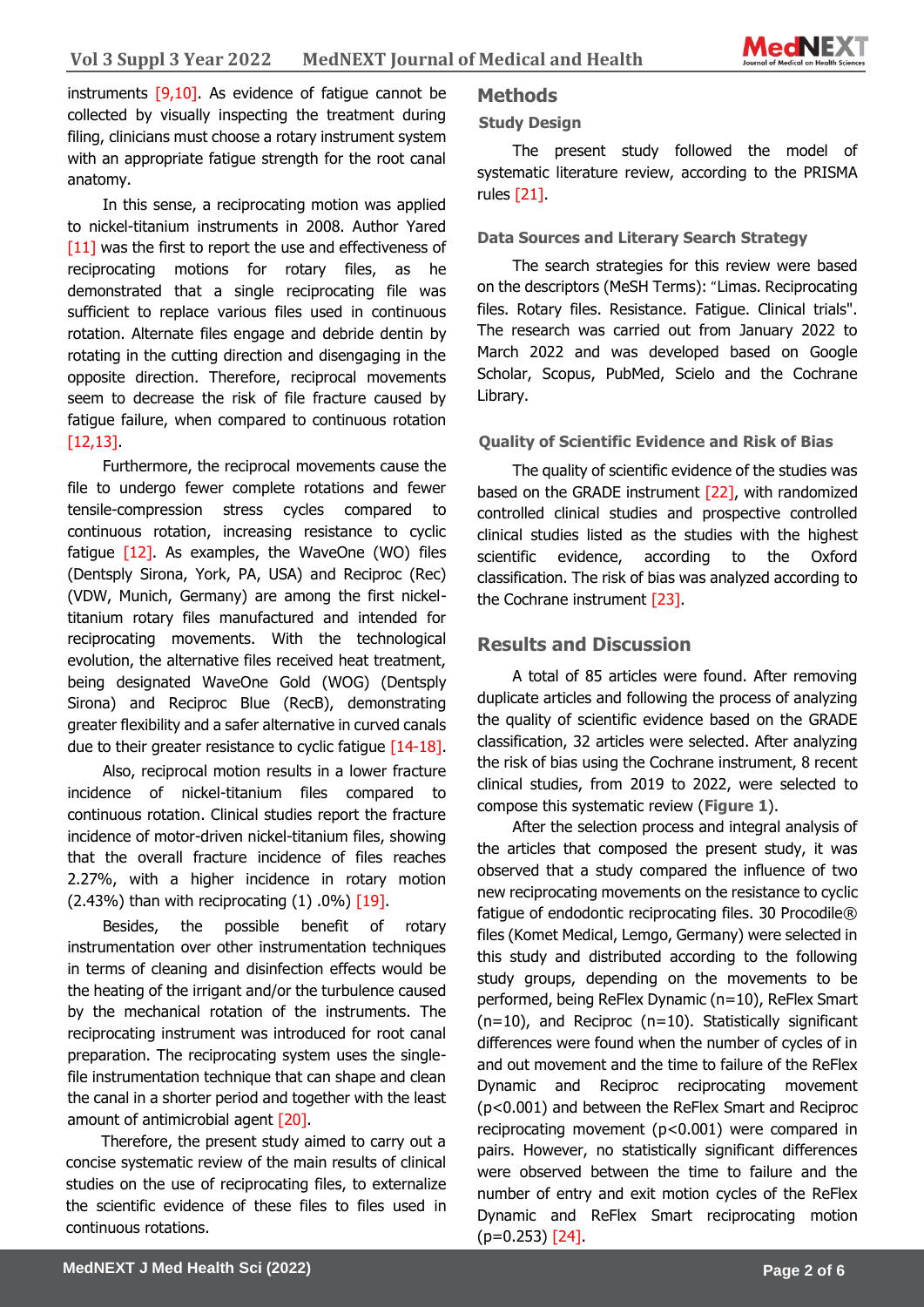

Figure 1. Flowchart showing the article selection process.



Also, one study evaluated postoperative pain and healing of apical periodontitis after endodontic therapy with a reciprocal system compared with a crown technique with hand files and lateral compaction obturation. One hundred and twenty non-vital anterior teeth with apical periodontitis were randomly treated using a single alternative file followed by single-cone filling or a manual file and lateral compaction filling. Postoperative pain was assessed during the 7 days after treatment, using a visual analogue scale and a verbal scale. Apical healing was assessed by the periapical index score after 12 months of follow-up. There was no difference in incidence (38%-43% in the first 24h), intensity of postoperative pain and incidence of outbreaks ( $\approx$  3%) between the two endodontic protocols. Both protocols resulted in a similar healing rate for apical periodontitis. After 12 months, the success rate ranged from 73% to 78% and the difference between treatments was within the preestablished equivalence margin (-0.1; -0.41 to 0.2). Therefore, endodontic treatment combining a single reciprocating file with matching single cone cone showed similar clinical efficacy to treatment with hand file instrumentation and lateral compaction obturation [25].

Besides, a study determined the effect of channel curvature location on the fatigue strength of WO, WOG, Reciproc (Rec) and Reciproc Blue (RecB) files, and

examined the transformation behaviors of files phase. The instruments were subjected to fatigue tests in five artificial canals with 60° curvature and 3 mm radius. The curvature location was unique for each channel. Each file was inserted 16 mm into the canal and operated until fracture occurred. Fracture time was recorded and fragment length was measured. Differential scanning calorimetry was used to characterize the thermal behavior of the files. The instruments showed significantly lower fatigue strength in canals with curvatures in the middle and coronal canals compared to those with apical curvatures ( $p$ <0.05). At all tested bending locations, RecB showed superior fatigue strength compared to WO and Rec ( $p < 0.05$ ). There were no significant differences between WOG and Rec in canals with curvatures in the middle and coronal canals. Therefore, reciprocating instruments present lower resistance to cyclic fatigue when operated in canals with curvatures in the coronal and middle thirds when compared with curvatures in the apical thirds [26].

In this context, a randomized clinical trial compared the effectiveness of a reciprocating file (Reciproc) and a rotary retreatment file (Mtwo retreatment [Mtwo-R]) for the removal of filling material during root canal retreatment. A total of 30 mandibular molars with mesial root curvature between 20° and 40° were selected and prepared with a Reciproc R25 file. The canals were filled by the technique of lateral condensation and endodontic cement. The specimens were randomly divided into 2 groups according to the retreatment technique used (n=15), a Reciproc R25 file or Mtwo-R 15/.05 and 25/.05 files. After retreatment, the specimens were sectioned longitudinally and photographed with a surgical microscope under 10x magnification. No statistically significant difference was observed between the 2 groups  $(p=0.87)$  or in the percentage in either third of the root canals (p>0.05) after re-instrumentation. In both groups, there was a significantly greater amount of material remaining in the apical third (p<0.05). Therefore, the results suggested that there is no difference between the 2 systems in their effectiveness in removing filling material [27].

Still in this scenario, it is noteworthy that the endodontic treatment of apical periodontitis (AP) without surgical intervention presents a clinical challenge. Thus, a case series study analyzed the changes in the scale size of periapical lesions and healing in the post-treatment of AP by cone-beam computed tomography using WOG reciprocating file with a single-cone treatment approach. A total of 20 patients with 20 teeth (9 M, six premolars, one canine, and four incisors) with AP underwent cone-beam computed tomography before and after nonsurgical endodontic treatment or nonsurgical retreatment.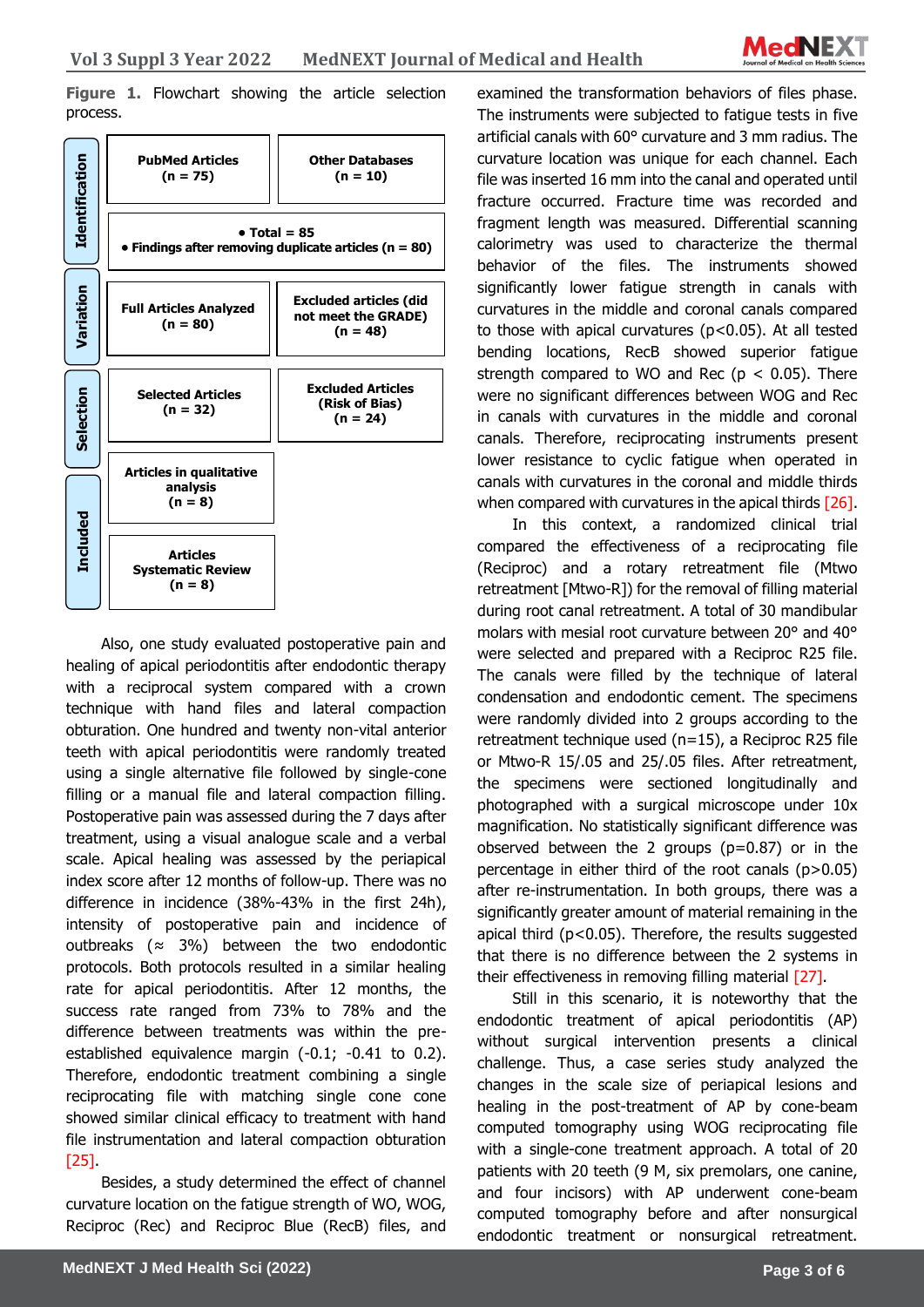Standardized chemodebridement of the root canal and instrumentation with WOG reciprocating files were used. The canals were filled using epoxy-based cement (EC Plus) with a unique WOG gutta-percha cone technique. After one year, evaluation with cone-beam computed tomography images showed that the success rate and healing using (EC Plus) with the single-cone technique was very high [28].

In addition, a randomized clinical trial with 164 healthy children, aged 6 to 8 years with asymptomatic necrotic maxillary second molars due to caries, compared the intensity and duration of postoperative pain of two single-file systems with different kinetics (OneShape file with continuous rotation versus WOG with reciprocal movement) after pulpectomy of deciduous molars. The children were divided into two equal groups. Group "1" was instrumented with the OneShape rotary system (Micro Mega, Besancon, France), and group "2" was instrumented with the alternative WOG system (Dentsply Maillefer, Ballaigues, Switzerland). During the follow-up, no significant difference was found in the pain felt between the two groups (p>0.05). The comparison between postoperative pain after instrumentation with both files was inconclusive after the first 48 hours, therefore, it does not guarantee a statement of the superiority of OneShape SF [29].

Finally, a randomized clinical trial compared microcrack formation in roots of extracted teeth after shaping straight and curved root canals with hand, rotary, and reciprocating files using micro-computed tomography (micro-CT) analysis. Thirty straight mandibular incisors and 30 severely curved mesial roots of mandibular molars were randomly divided into 6 experimental groups  $(n=10)$  according to the systems used for root canal preparation and root canal curvature: ProTaper Universal for Hand Use ( Dentsply Sirona, Ballaigues, Switzerland), HyFlex EDM files (Coltene-Whaledent, Altstätten, Switzerland) and Reciproc Blue (VDW, Munich, Germany) used in lower incisors (straight canals) and mesial roots of lower molars (curved canals). The roots were photographed with a micro-CT scan at an isotropic resolution of 14 μm before and after root canal preparation, and the crosssectional images generated were evaluated to detect microcracks. All dentinal defects identified after root canal preparation were already present before instrumentation and no new microcracks were detected. Dentinal microcracks were present in 19% (ProTaper Universal for Hand Use), 11% (Hyflex EDM), and 23% (Reciproc Blue) of the transverse sections when instrumentation was performed on lower incisors. Instrumentation of the lower molars revealed microcracks in 15% (ProTaper Universal for Hand Use),

16% (Hyflex EDM), and 17% (Reciproc Blue) of the cross-sections. Therefore, the preparation of straight and curved root canals with the ProTaper Universal for Hand Use, HyFlex EDM, and Reciproc Blue systems did not produce microcracks in extracted teeth when evaluated with micro-CT [30].

## **Conclusion**

Based on the clinical studies presented in the present study, it was evidenced that there is a statistically significant difference in relation to the number of inward and outward movement cycles and the time of use to failure between reciprocating and continuous rotary files. Furthermore, endodontic treatment combining a single reciprocating file with a single cone showed similar clinical efficacy to treatment with hand file instrumentation and lateral compaction obturation. However, randomized clinical studies have shown that reciprocating instruments have less resistance to cyclic fatigue when operated in canals with curvatures in the coronal and middle thirds when compared with curvatures in the apical thirds.

# **Acknowledgement**

Not applicable.

**Funding** Not applicable.

**Ethics approval**  Not applicable.

# **Informed consent** Not applicable.

**Data sharing statement** No additional data are available.

### **Conflict of interest**

The authors declare no conflict of interest.

### **Similarity check**

It was applied by Ithenticate@.

## **About the License**

© The authors (s) 2022. The text of this article is open access and licensed under a Creative Commons Attribution 4.0 International License.

### **References**

**1.** Pruett JP, Clement DJ, Carnes DL. Cyclic fatigue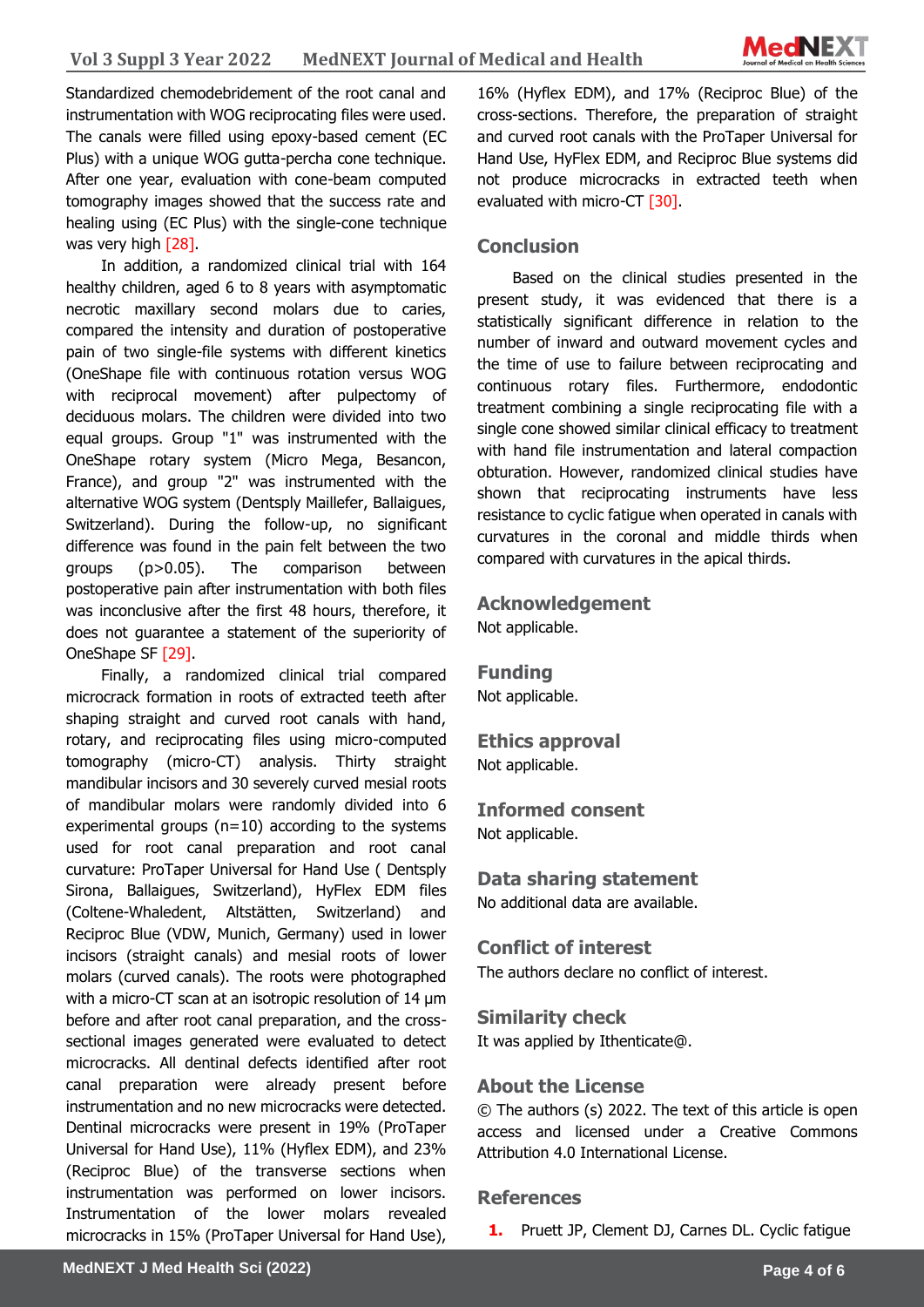**Sciences** testing ofnickel-titanium endodontic instruments. J Endod, 1997, 23:77–85. https://doi.org/10.1016/S0099-2399(97)80250- 6.

- **2.** Spili P, Parashos P, Messer HH. The impact of instrumentfracture on outcome of endodontic treatment. J Endod, 2005, 31:845–850. https://doi.org/10.1097/01.don.0000164127.62 864.7c
- **3.** Iqbal MK, Kohli MR, Kim JS. A retrospective clinical studyof incidence of root canal instrument separation in an endodonticsgraduate program: a PennEndo database study. J Endod, 2006, 32:1048–1052. https://doi.org/10.1016/j.joen.2006.03.001
- **4.** Tzanetakis GN, Kontakiotis EG, Maurikou DV, Marzelou MP. Prevalence and management of instrument fracture in thepostgraduate endodontic program at the dental school of athens: afive-year retrospective clinical study. J Endod, 2008, 34:675–678. https://doi.org/10.1016/j.joen.2008.02.039
- **5.** Cheung GSP, Peng B, Bian Z, Shen Y, Darvell BW. Defectsin ProTaper S1 instruments after clinical use: fractographic exami-nation. Int Endod, 2005, J 38:802–809. https://doi.org/10.1111/j.1365- 2591.2005.01020.x
- **6.** Shen Y, Cheung GSP, Peng B, Haapasalo M. Defects innickel-titanium instruments after clinical use. part 2: fractographicanalysis of fractured surface in a cohort study. J Endod, 2009, 35:133–36. https://doi.org/10.1016/j.joen.2008.10.013
- **7.** Haikel Y, Serfaty R, Bateman G, Senger B, Allemann C. Dynamic and cyclic fatigue of engine-driven rotary nickel-titaniumendodontic instruments. J Endod, 1999, 25:434–440. https://doi.org/10.1016/S0099-2399(99)80274- X
- **8.** Lopes HP, Vieira MVB, Elias CN, Goncalves LS, Siqueira JF,Moreira EJL, Vieira VTL, Souza LC. Influence of the geom-etry of curved artificial canals on the fracture of rotary nickel-titanium instruments subjected to cyclic fatigue tests. J Endod, 2013, 39:704–707. https://doi.org/10.1016/j.joen.2012.12.027
- **9.** Lopes HP, Chiesa WMM, Correia NR, Navegante NCD, Elias CN,Moreira EJL, Chiesa BEC. Influence of curvature locationalong an artificial canal on cyclic fatigue of a rotary nickeltitaniumendodontic instrument. Oral Surg Oral Med Oral Pathol Oral RadiolEndod, 2011, 111:792–796.

https://doi.org/10.1016/j.tripleo.2010.12.006

**10.** Al-Sudani D, Grande NM, Plotino G, Pompa G, Di Carlo S,Testarelli L, Gambarini G. Cyclic fatigue of nickel-titanium rotary instruments in a double (S-shaped) simulated cur-vature. J Endod, 2012, 38:987–989.

https://doi.org/10.1016/j.joen.2012.03.025

- 11. Yared G. Canal preparation using only one Ni-Ti rotaryinstrument: preliminary observations. Int Endod, 2008, J 41:339-344. https://doi.org/10.1111/j.1365- 2591.2007.01351.x
- **12.** De-Deus G, Moreira EJL, Lopes HP, Elias CN. Extendedcyclic fatigue life of F2 ProTaper instruments used in reciprocatingmovement. Int Endod J, 2010, 43:1063-1068. https://doi.org/10.1111/j.1365- 2591.2010.01756.x
- **13.** Pedulla E, Grande NM, Plotino G, Gambarini G, Rapisarda E. Influence of continuous or reciprocating motion on cyclicfatigue resistance of 4 different nickel-titanium rotary instruments. JEndod, 2013, 39:258–261. https://doi.org/10.1016/j.joen.2012.10.025
- **14.** Ozyurek T. Cyclic fatigue resistance of Reciproc, WaveOne,and WOGnickel-titanium instruments. J Endod, 2016, 42:1536–1539. https://doi.org/10.1016/j.joen.2016.06.019
- **15.** Keskin C, Ivan U, Demiral M, Keles A. Cyclic fatigue resis-tance of Reciproc Blue, Reciproc, and WOGreciprocat-ing instruments. J Endod, 2017, 43:1360–1363. https://doi.org/10.1016/j.joen.2017.03.036
- **16.** Al-Obaida MI, Merdad K, Alanazi MS, Altwaijry H, AlFaraj M,Alkhamis AA, Al-Madi EM. Comparison of cyclic fatigueresistance of 5 heat-treated nickel-titanium reciprocating systems incanals with single and double curvatures. J Endod, 2019, 45:1237–1241. https://doi.org/10.1016/j.joen.2019.06.011
- **17.** Keles A, Ozyurek EU, Uyanik MO, Nagas E. Effect of tem-perature of sodium hypochlorite on cyclic fatigue resistance of heat-treated reciprocating files. J Endod, 2019, 45:205–208. https://doi.org/10.1016/j.joen.2018.11.003
- **18.** Scott R, Arias A, Macorra JC, Govindjee S, Peters OA. Resistance to cyclic fatigue of reciprocating instruments determinedat body temperature and phase transformation analysis. Aust EndodJ, 2019, 45:400–406.
- **19.** Gomes MS, Vieira RM, Böttcher DE, Plotino G, Celeste RK, Rossi-Fedele G. Clinical fracture incidence of rotary and reciprocating NiTi files: A systematic review and meta-regression. Aust